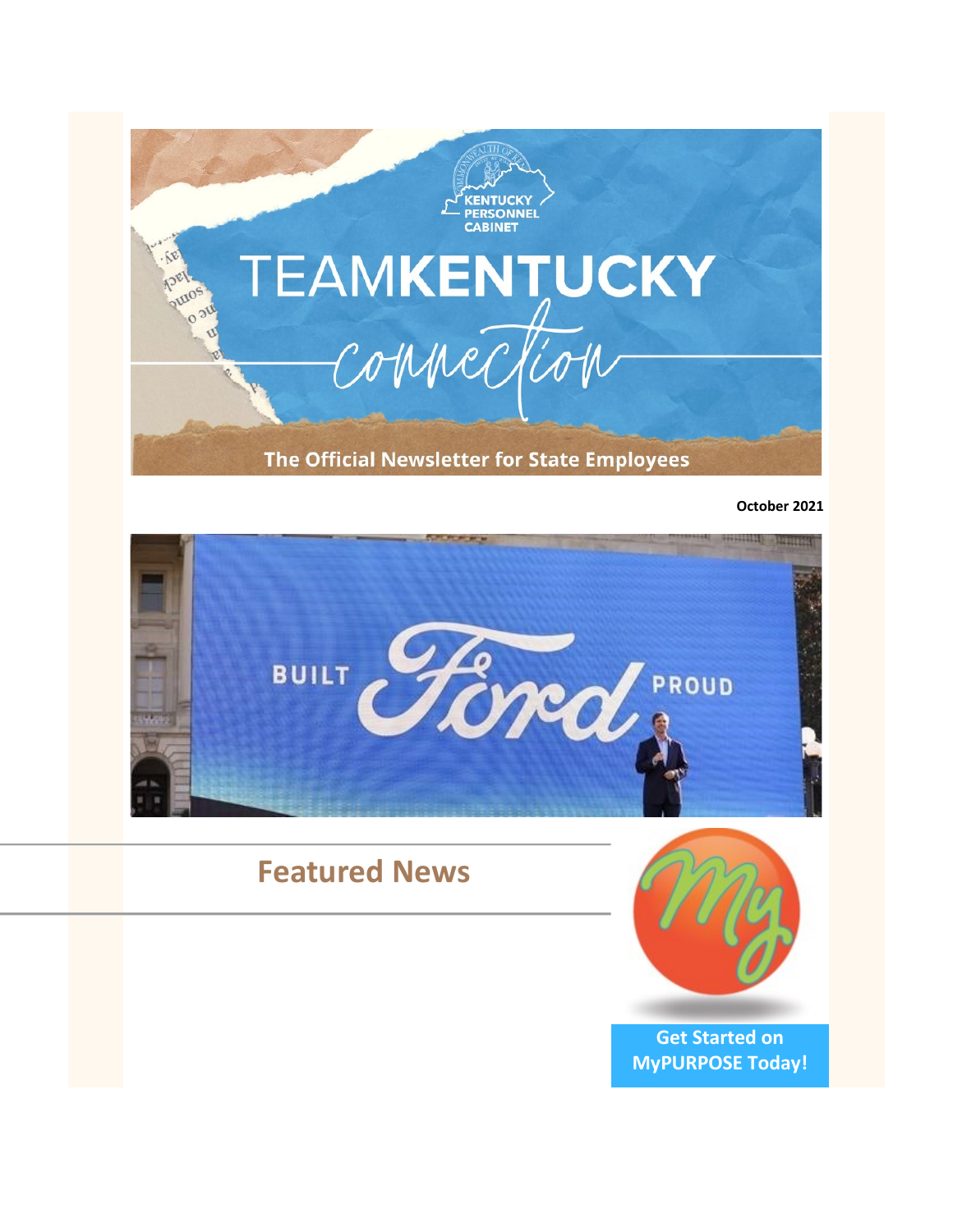

**GET THE VACCINE FACTS:** KYCOVID19.KY.GOV | 855-598-2246 | TTY 855-326-4654

# **Team Kentucky,**

Last week, we celebrated incredible news when we announced the single largest economic development project in the history of the commonwealth, a transformative [\\$5.8 billion investment](https://kentucky.gov/Pages/Activity-stream.aspx?n=GovernorBeshear&prId=981) from Ford Motor Company and SK Innovation to build two electric battery plants in Hardin County, creating 5,000 full-time jobs – and they are goodwage jobs. Even better: That number doesn't include the many construction, supplier and dealership jobs we also expect this investment to generate.

The plants will be built on the 1,551-acre economic development site near Interstate Highway 65 in Glendale and will generate 86 gigawatt hours, which state officials believe will make the commonwealth the nation's largest producer of electric automotive batteries.

There's no other way to put it: Our economy is on fire, and now, it's electric. Even amidst a global pandemic, our administration has attracted nearly 400 private sector projects since December 2019,

- Access over 2,000 online training courses and webinars.
- Connect with team members virtually.
- Apply for career opportunities.



#### **[Download the app!](https://youtu.be/HJ3xwpwmDf4)**

- Quick access to benefits, careers, pay and other employment resources.
- Receive instant notifications during emergency situations.
- Stay in the know with the latest employee news.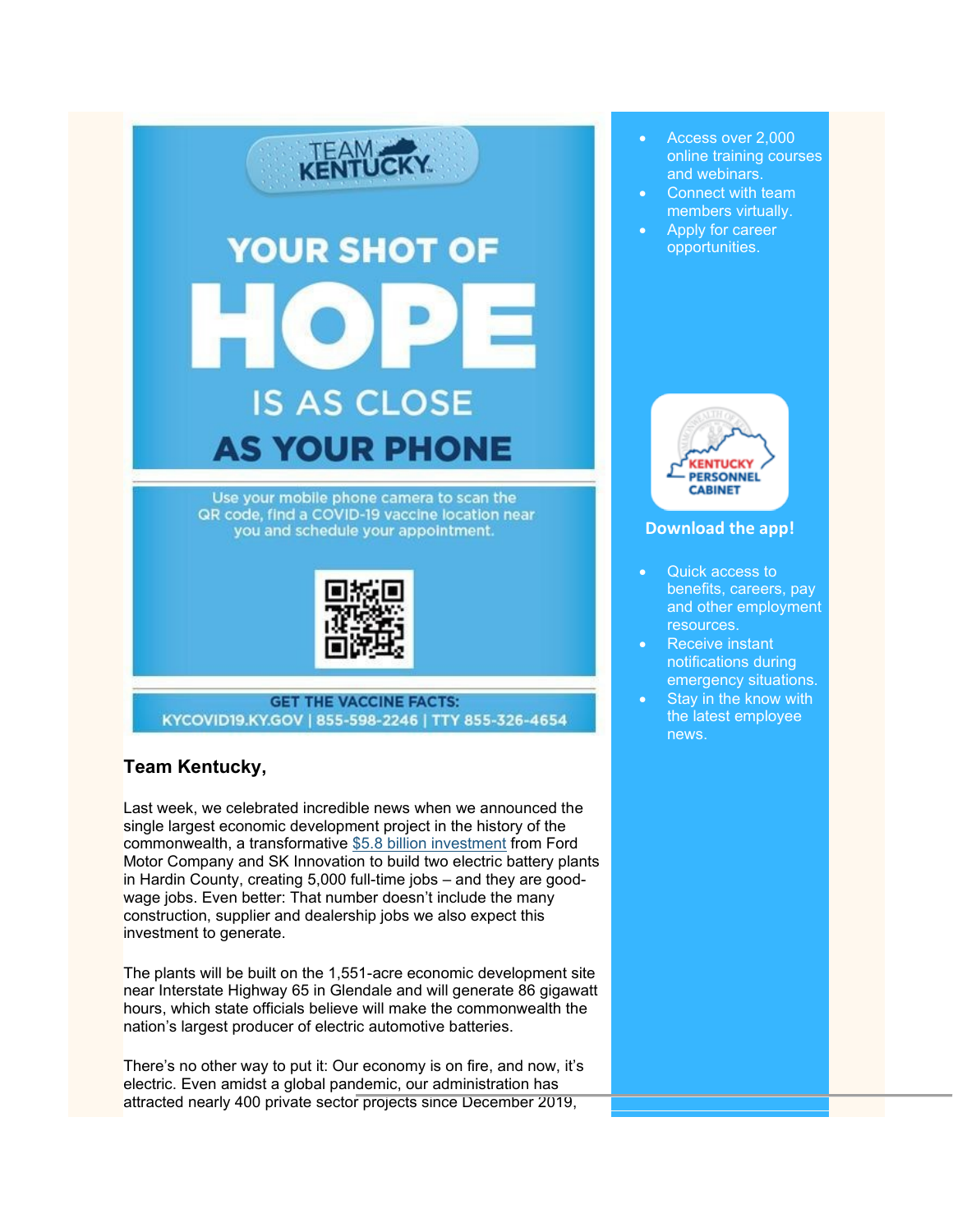creating more than 20,600 full-time jobs for our people with more than \$11.4 billion in investment. **[CLICK HERE FOR](https://personnel.ky.gov/Pages/employeeevents.aspx)  [PERSONNEL EVENT](https://personnel.ky.gov/Pages/employeeevents.aspx)**  Our talented, dedicated workforce is helping Kentucky emerge as a **[CALENDAR](https://personnel.ky.gov/Pages/employeeevents.aspx)** global leader, and each of our state employees play a crucial role. Together, we are transforming our economy, and we are building that better Kentucky right now. Our time is here. Our future is right now. Thank you for all you do! andy Berlin **BLOOD DONATIONS NEEDED! [Click here for October](https://personnel.ky.gov/Pages/Blood-Donation-Calendar-.aspx) Blood [Donation Information](https://personnel.ky.gov/Pages/Blood-Donation-Calendar-.aspx)All Executive Branch employees are highly encouraged to take the COVID-19 vaccine.** With prior supervisory approval, all Executive Branch employees will be granted up to two (2) hours of scheduled work time to take each of the COVID-19 vaccines. Additionally, Executive Branch employees will be granted up to 7.5/8 hours of leave for recuperation from any side effects that may occur. [Click here for vaccination leave time details](https://personnel.ky.gov/Personnel%20Memos/2021-02.pdf) **COVID-19 Testing for Executive Branch State Employees** With prior supervisory approval, all Executive Branch employees are granted up to two (2) hours of scheduled work time to obtain testing for COVID-19 (timesheet code = EVNT). Testing is now widely available through the Commonwealth with some options listed at [https://govstatus.egov.com/ky-covid-testing.](https://govstatus.egov.com/ky-covid-testing) As a reminder, employees should not report to work or will be directed to leave work if they are having any of the following symptoms of COVID-19: • Fever • Chills Shortness of breath or difficulty breathing • New loss of taste or smell Sore throat New cough • Nausea/vomiting • Diarrhea Furthermore, employees should not report to work or will be directed to leave work if they have been recently diagnosed with COVID-19, or if they are unvaccinated and have been notified that they have been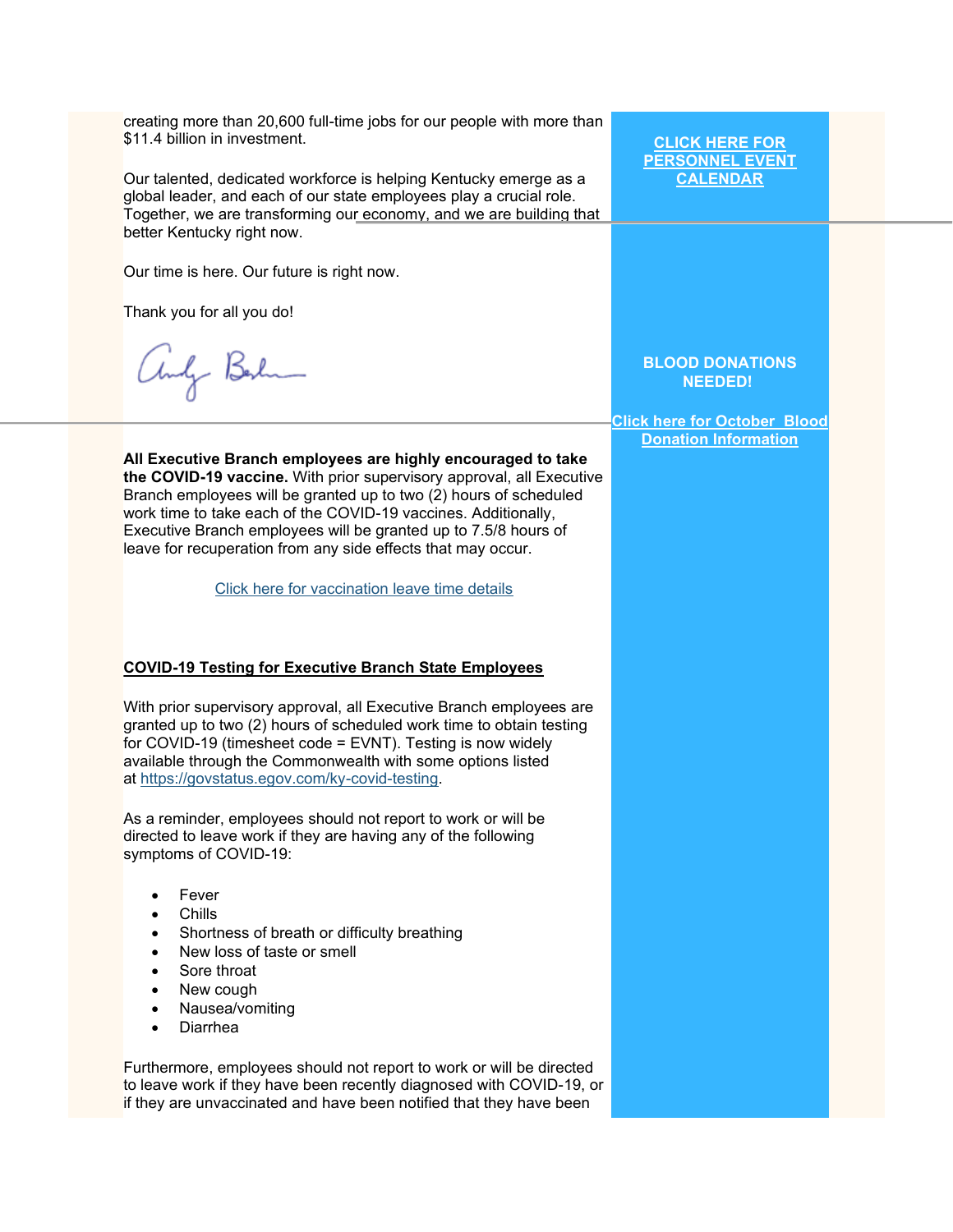in close contact with someone who has been diagnosed with COVID-19. The employee should remain or return home and contact their supervisor for further information or instructions.



### **Face Covering Policy**

As part of the continuing COVID-19 "Healthy at Work" initiative, the Commonwealth of Kentucky remains committed to limiting the spread of COVID-19

and ensuring the health and safety of our state employees.

Accordingly, employees, regardless of vaccination status, will be required to wear a face covering when present in Executive Branch buildings/offices and in state vehicles, where another employee is present. This policy will be continually monitored, re-evaluated, and revised, if necessary.

#### **[Click here to view Personnel Memo](https://personnel.ky.gov/Personnel%20Memos/2021-11.pdf)**



# **The Time Has Come! 2022 Open Enrollment, Oct. 11 - Oct. 29**

We highly encourage everyone to review the Benefits Selection Guide at <https://personnel.ky.gov/pages/openenrollment.aspx> for detailed information.

Beginning October 11, you can...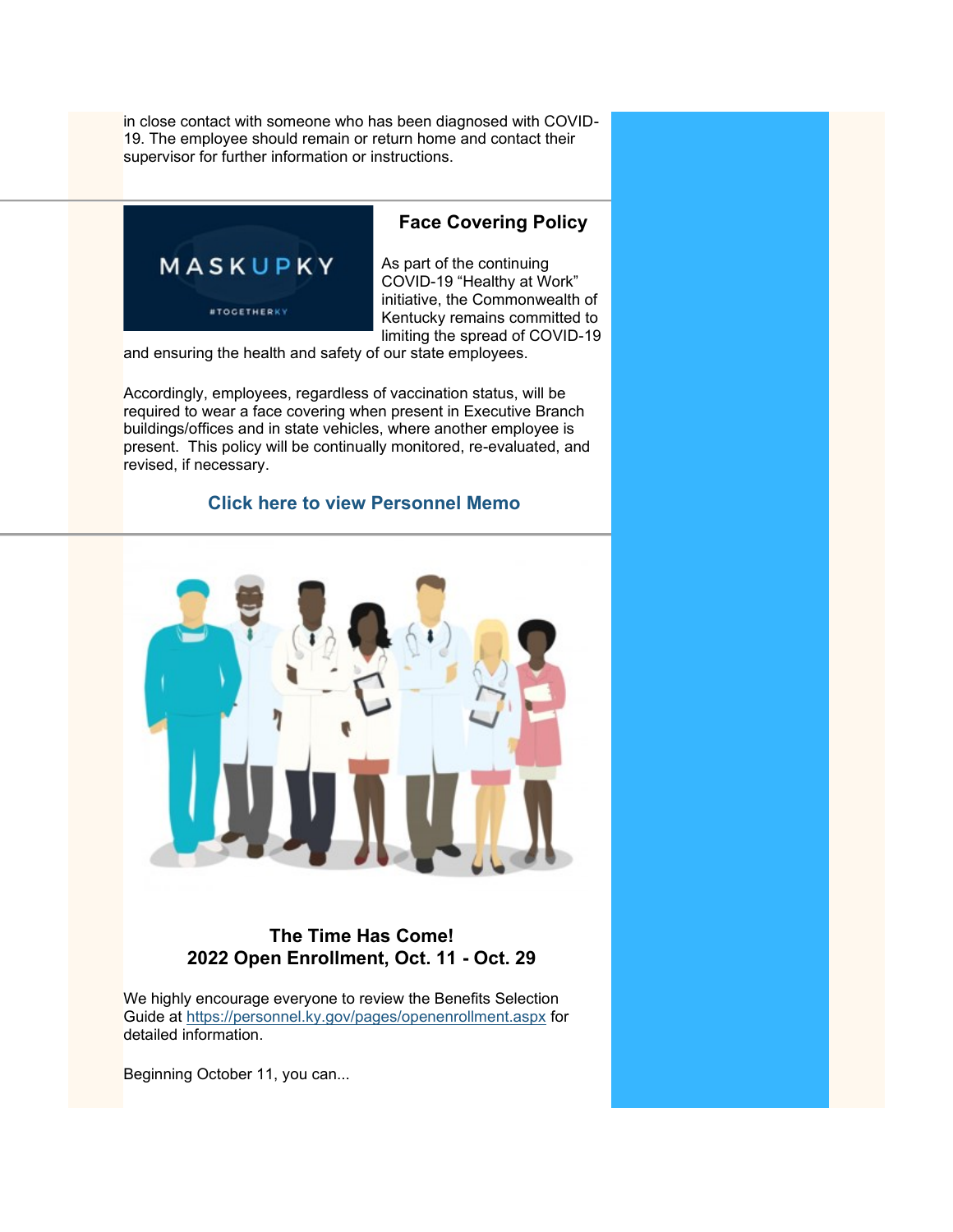- call the Open Enrollment hotline at 888-581-8834, if you have questions, and
- go to [khris.ky.gov](https://khris.ky.gov/irj/portal) and click on Open Enrollment to start the process!

You can also check out your life insurance options. MetLife is the new life insurance carrier offering lower premiums and new plans for employees and their dependents. Take advantage of open enrollment to review your life insurance needs, make changes to your current plans, or add a new plan.



### **Personnel Cabinet receives 2021 National Association of State Personnel Executives' (NASPE) Eva N. Santos Communication Award**

The award was received for the Personnel Cabinet's Mobile App and was presented to Personnel Cabinet Secretary Gerina G. Whethers and Commissioner Mary Elizabeth Bailey, Department of Human Resources Administration at an awards ceremony at NASPE's annual meeting on Tuesday, October 5, 2021.

NASPE's Eva N. Santos Communication Award was named in memory of Eva N. Santos, who served as NASPE president and through her leadership sought to recognize excellence in state government HR Communication. The Personnel Cabinet's Mobile App was selected for this award amongst a field of other nominations from several other states. Personnel's Mobile App is the only one of its kind – a mobile app provided by a state government's HR agency for all employees and benefits members.

The Personnel Mobile App was the vision of Personnel's Division of Technology Services (DTS) and implemented by DTS in the Fall of 2018 with support and input from all business areas in the Personnel Cabinet. The mobile app, with more than 11,000 users, is a supplemental communication tool of the cabinet, providing quick access to information and services provided by Personnel. This quick access includes the *KHRIS Quick Access* feature that provides an overview of employees' last pay details and sick and annual leave balances, averaging more that 7,000 views each month.

[Click here to view list of all NASPE Award winners](https://www.naspe.net/naspes-hall-of-fame)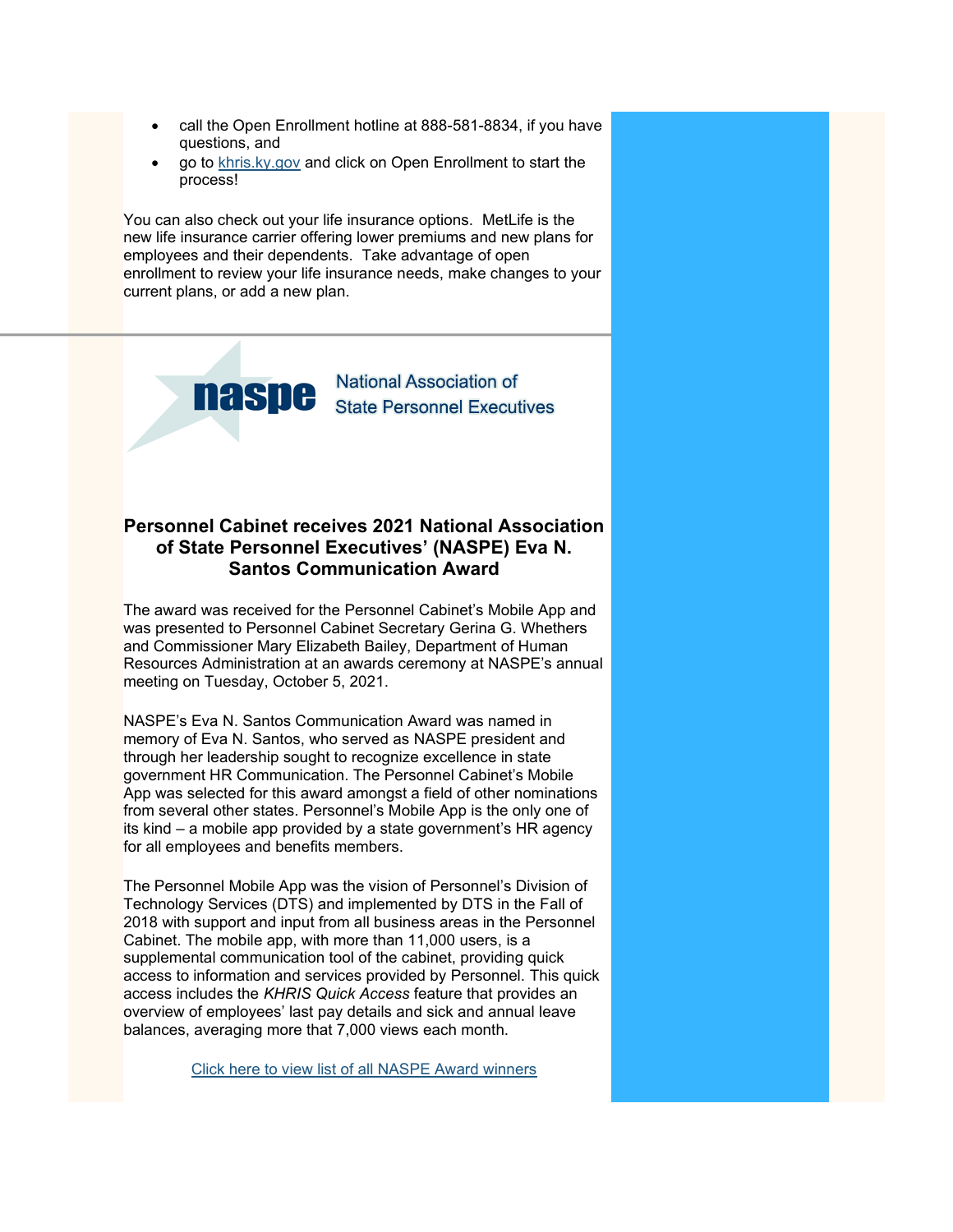

### **COMING SOON! Employee Resource Groups: Building Relationships to Create Understanding**

"You are never alone. You are eternally connected with everyone." ― **Amit Ray**

Seven Employee Resource Groups (ERG) will launch this Fall for Executive Branch employees! Each voluntary employee-led group will be comprised of individuals who share a common interests in diversity and inclusion.

- Women
- **Veterans**
- Black/African-American
- Hispanics/Latinos
- Lesbian, Gay, Transgender and Queer (LGBTQ)
- Multi-Generational
- Asian American/ Pacific Islander

The goals of ERGs are to raise cultural awareness and create a sense of belonging among all state government employees. Groups will also have the opportunity to work collaboratively through MyPurpose's MyCommunities to plan and organize diversity initiatives with positive outcomes.

We look forward to releasing sign-up information and more details on how to get involved prior to kick-off!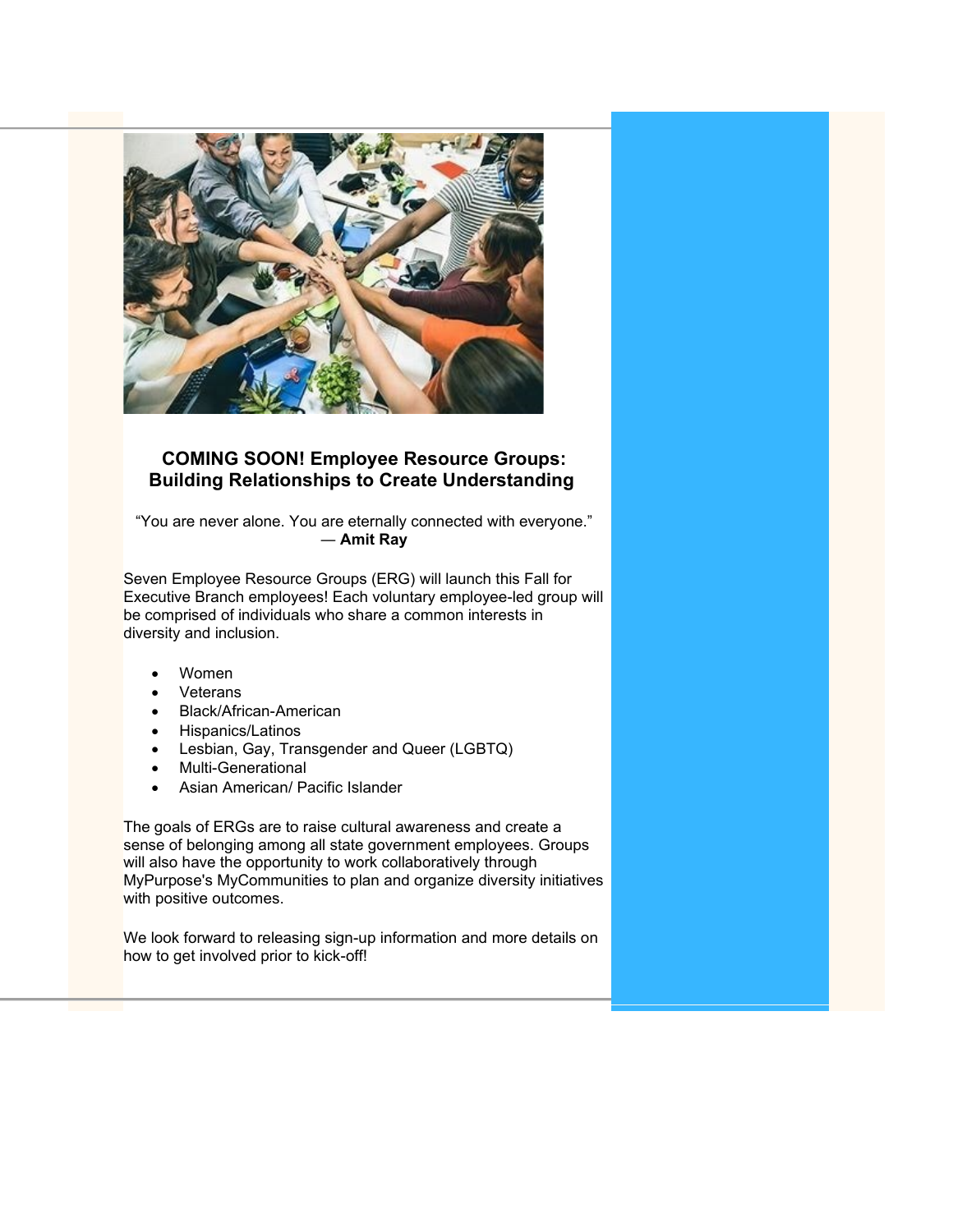



# **October is Depression Awareness Month**

The Kentucky Employee Assistance Program (KEAP) is hosting a series of [webinars](https://personnel.ky.gov/Lists/CourseCalendar/DispForm.aspx?ID=805&Source=https%3A%2F%2Fpersonnel%2Eky%2Egov%2FPages%2FCourseCalendar%2Easpx) and [screenings](https://personnel.ky.gov/Pages/Mental-Health-Concerns.aspx) in the month of October.

October is also Intimate Partner and Domestic Violence Awareness

Month. [Click here](https://personnel.ky.gov/KEAP/You%20have%20a%20right%20to%20be%20safe.pdf) to access resources and information for employees and supervisors.

#### **KEAP Webinars for October and November:**

Happiness at Work for Supervisors: 10/12/2021 10:30-11:30 AM EST

Verbal De-Escalation Skills: 11/3/2021 10:30-11:30 AM EST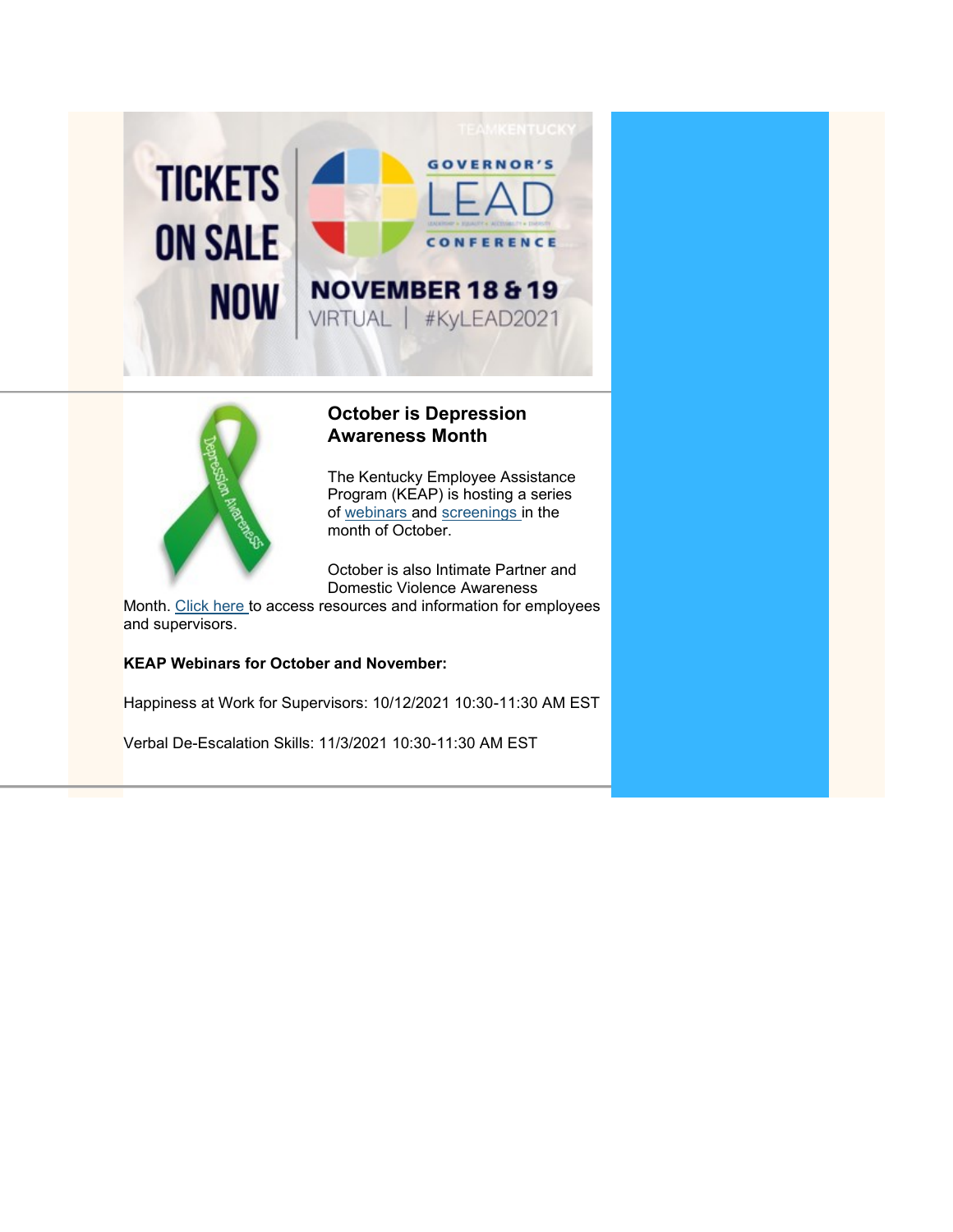

# **Getting Things Done!**

#### **Featured Charities: Christian Appalachian Project and American Cancer Society**

#### **How your gift makes a difference**

Providing food and building safe homes, protected from the elements - the Christian Appalachian Project, a KECC Charity, is giving security to seniors and families in need throughout rural Appalachian Kentucky, bringing about generational change that sets families on the right track.

Jessica made the choice that cancer wouldn't stop her from living. Watch the following video to learn how the American Cancer Society, another KECC Charity, and the KY Department of Public Health helped Jessica beat HPV and kept her dreams of having a bigger family alive. Visit **[KECC.org/acs](https://urldefense.com/v3/__https:/r20.rs6.net/tn.jsp?f=001uMuSaPWww6odPEf7lukCyF6kI1AixqslK7YnO6l--sEN_rR1-heXVT4luK3wZh2fwt6tBC8TA5yaXkqov2kjzyaVYGm5o7-xWSmGreTTSAxZA56mq2uQ4Iuj-ZqFQ52DQY9whWP247PCjX4pv0XO6A==&c=ovS9GMhRsjfN6EU9srFUunZBJY9FrK6sHnj5jiImuTEVXOUQJYVmww==&ch=9X3vmOUZ53wdxn69X4geMXf_T315B7CkkCJw4pInT65FnkJxgUqEWA==__;!!Db6frn15oIvDD3UI!1ZTDLDss88XXXXbLFRKwTFyGK4YucISJ6_4jFBuT4XUKb1TBlvK0Dx9sm62jTvBa%24)** to learn more.

#### **Payroll Deduction: The Easiest Way to Make a Difference**

Did you know that with the payroll deduction option available through [KHRIS,](https://urldefense.com/v3/__https:/r20.rs6.net/tn.jsp?f=001t_gSZNlYm6xcv5UvklXLdSLWq9rdFv315YfvY7tRV4dhJoGV-5K44CmXYxmQcYKYXog9EBJro_BqAUD969KEHrJVDx5thYzlWDFiHBkmUhFuoyCanl887sJkyCYJVfWCbptrxyf-dxo=&c=v-d_LI8i9Uu_2MXEqlsrxE6K9jj8kRkzzbPDQzWZuCGtWiDCs5CMjQ==&ch=2CBlTJEudfmrnlBMyJWqRbcBGqhy6n5B-13r_e9k3tzQID5wRTyzEg==__;!!Db6frn15oIvDD3UI!0jNZunmK1kp-ie701AuCh6CeLg7_pxY883JZ3E_At8YYUObCvdDIQDcy8Az4OVSj%24) you can give securely and spread a larger gift to the charity of YOUR choice over the course of an entire year?

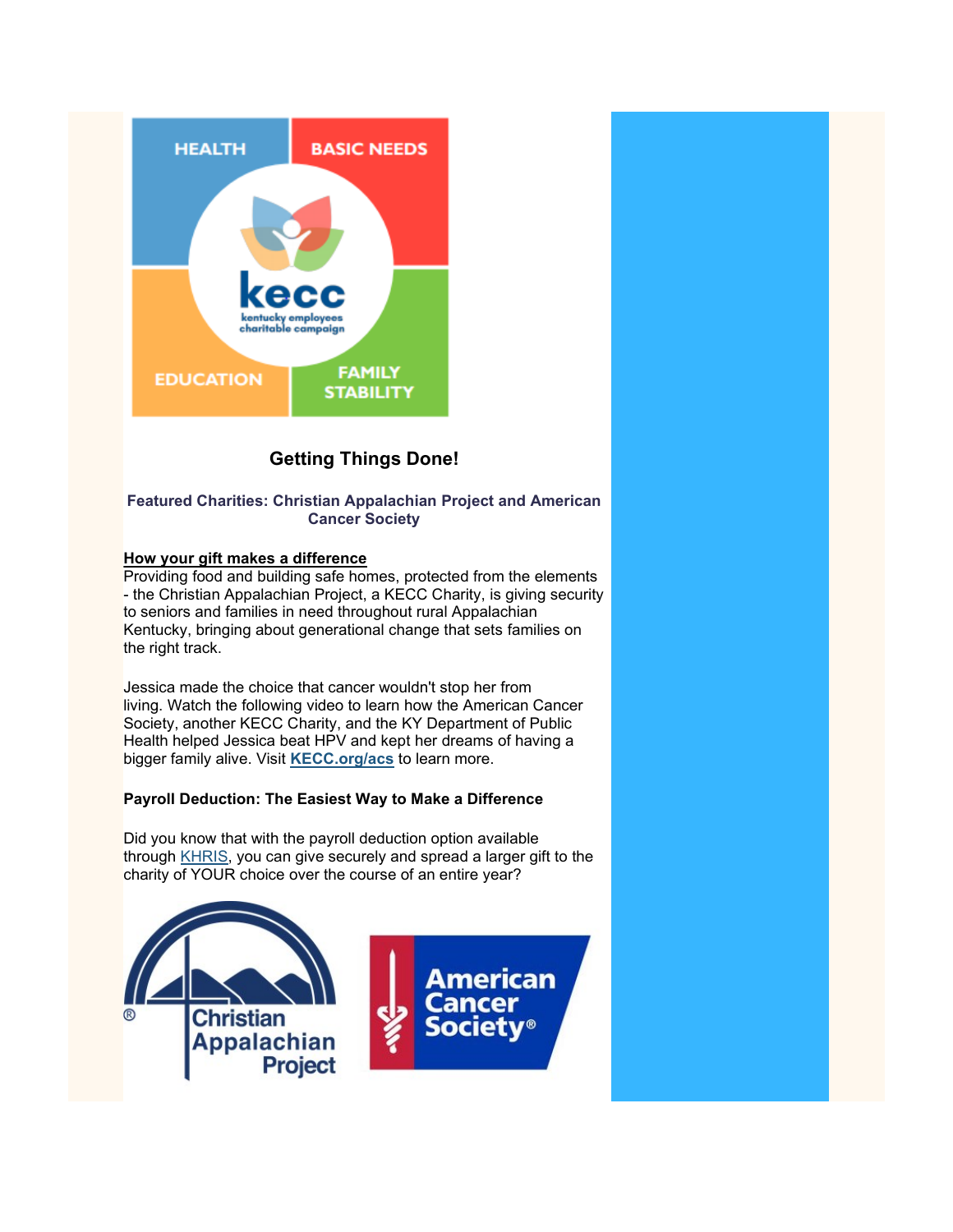

#### **Governmental Services Center Offerings!**

\*\*October 13, 2021: What is Discipline?

\*October 19, 2021: Hiring Process Part 3

October 26, 2021: Brainstorming

\*\*October 28, 2021: Documentation for Supervisors

For other GSC learning opportunities, please search "*GSC Virtual Classroom"* in MyPURPOSE!

\*Part of the "Behavioral Interviewing" curriculum

\*\*Part of the "Employee Discipline & Documentation" curriculum

As a reminder, both Learner and Manager guides for CommonwealthU are available on GSC's website at: <https://personnel.ky.gov/Pages/Commonwealthu.aspx>



**Now is a great time to check your pulse and ensure all your financial goals are in good health!**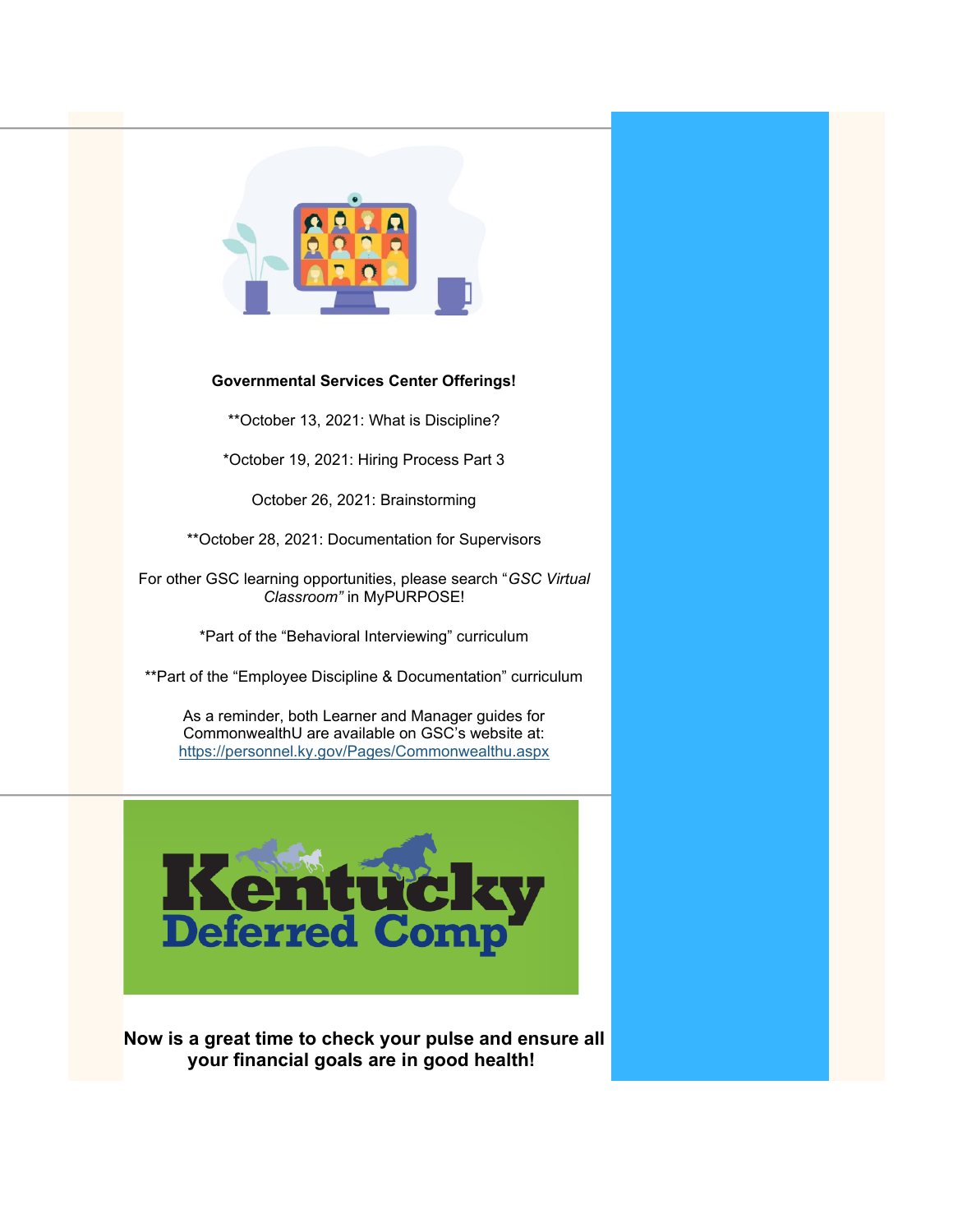Visit our KDC Deferred Compensation **Virtual Benefit Fair** just for you! **Going Live October 4, 2021**

Explore our resources and education at your convenience at our interactive focused event.

- Meet virtually with a Retirement Specialist
- Visit our virtual educational center to learn from our:

#### Featured workshop

**Take Control of Your Financial Future – Review insights and** recovery opportunities from the pandemic, benefits of your employer Plan, tips for increasing retirement readiness, understanding health care expenses and details on how financial planning tools help you take actions.

#### Short educational videos

• Tour the interactive zone in our lobby for your financial planning experiences

Visit us at our Virtual Benefit Fair**: [https://kentuckydcp.ky.gov](https://kentuckydcp.ky.gov/)** 





# **How To Have a Safe, Spooky Halloween**

Halloween should be scary but in a fun way. Please review these simple tips from the National Safety Council to have a spooky and safe Halloween.

# **[Click here for tips](https://www.nsc.org/home-safety/tools-resources/seasonal-safety/autumn/halloween)**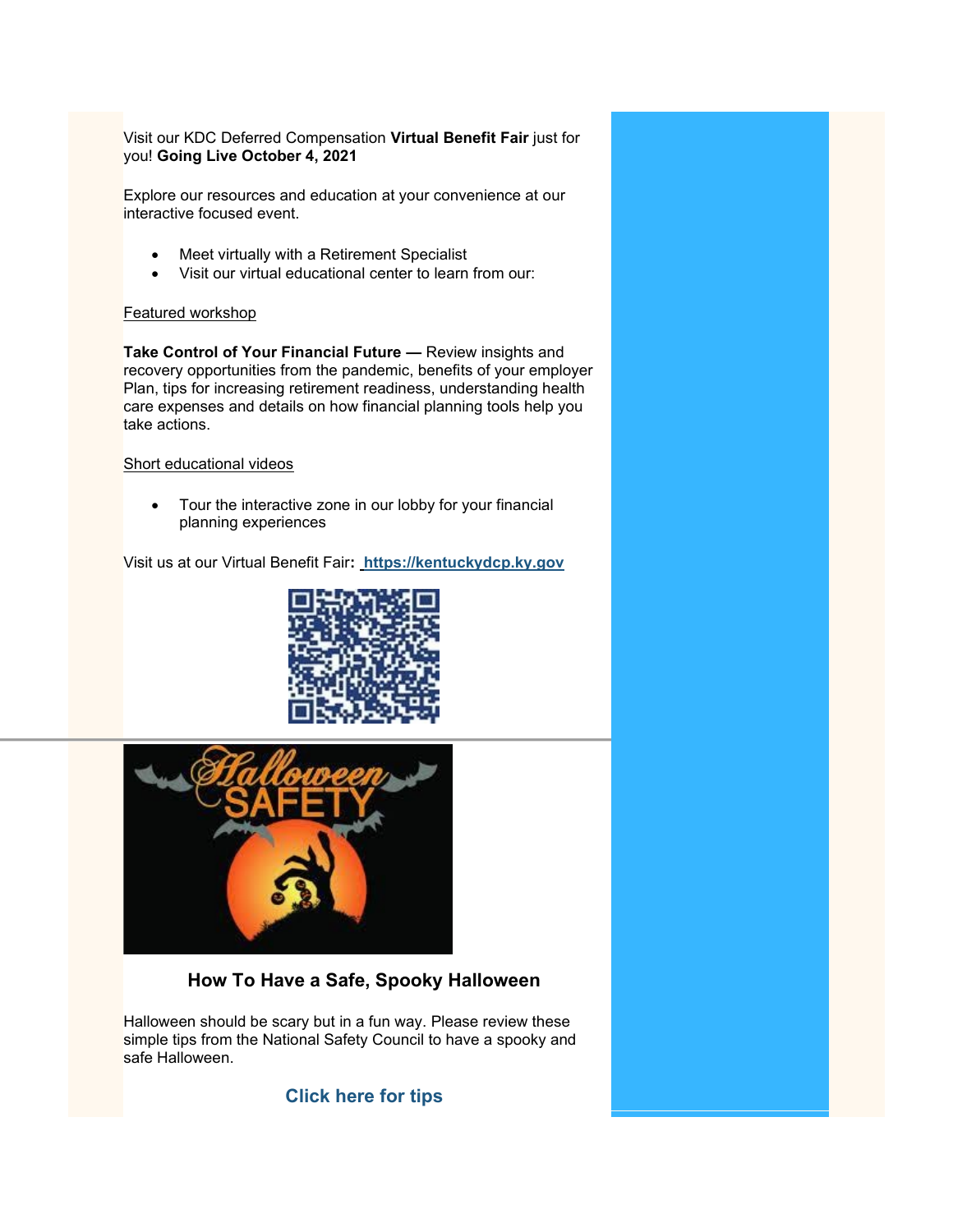

# **Need help**

# **saving for education?**

Join us for a webinar that will show you how easy it can be to save with KY Saves 529, Kentucky's official education savings plan, administered by KHEAA. Benefits and features like investments, gifting and rewards, help you save more efficiently. The plan also offers special benefits for Kentuckians. Click [here](https://urldefense.com/v3/__https:/nam04.safelinks.protection.outlook.com/?url=https*3A*2F*2Fascensus.zoom.us*2Fmeeting*2Fregister*2FtZArfuisqTMoEtTxKEVx5OX1IxGOQ_DQ04Jx&data=04*7C01*7Csteve.ivey*40uky.edu*7C1f552f106f34468b68b108d95cfb1b57*7C2b30530b69b64457b818481cb53d42ae*7C0*7C0*7C637643055844936400*7CUnknown*7CTWFpbGZsb3d8eyJWIjoiMC4wLjAwMDAiLCJQIjoiV2luMzIiLCJBTiI6Ik1haWwiLCJXVCI6Mn0*3D*7C1000&sdata=UkmWepeMcUXKgR32Ug5ftMf*2B5tj4BkrXrQITMw57m3k*3D&reserved=0__;JSUlJSUlJSUlJSUlJSUlJSUlJSU!!Db6frn15oIvDD3UI!27FGFXVAySK75PsRlNNz4rnMFujfak_-vHgt_GG5C6fXKbUWZeMWmrt3Ikl4mL6S1-VKRw%24) to register for a webinar. Or visit [www.ky529.com](https://urldefense.com/v3/__https:/nam04.safelinks.protection.outlook.com/?url=http*3A*2F*2Fwww.ky529.com*2F&data=04*7C01*7Csteve.ivey*40uky.edu*7C1f552f106f34468b68b108d95cfb1b57*7C2b30530b69b64457b818481cb53d42ae*7C0*7C0*7C637643055844946355*7CUnknown*7CTWFpbGZsb3d8eyJWIjoiMC4wLjAwMDAiLCJQIjoiV2luMzIiLCJBTiI6Ik1haWwiLCJXVCI6Mn0*3D*7C1000&sdata=NysQPm7XV4MAMhg*2FfTA9pmm9GfFetwymXvkLD8ulx3A*3D&reserved=0__;JSUlJSUlJSUlJSUlJSUlJSUl!!Db6frn15oIvDD3UI!27FGFXVAySK75PsRlNNz4rnMFujfak_-vHgt_GG5C6fXKbUWZeMWmrt3Ikl4mL6xN_95jQ%24) for more information.

# **[About the Personnel Cabinet](https://personnel.ky.gov/pages/about-cabinet.aspx)**

The Personnel Cabinet provides leadership and guidance to: attract, develop, motivate and retain a talented, diverse workforce; foster an understanding of and adherence to regulatory requirements; and create a positive, supportive work environment that values all employees.

> The Personnel Cabinet is located at 501 High Street, Frankfort, KY 40601 Normal business hours are from 8 a.m. to 4:30 p.m.

### **EEO Statement**

The Commonwealth of Kentucky does not discriminate on the basis of race, color, sex, disability, age, national origin, religion, sexual orientation, gender identity or expression, pregnancy or related medical condition, marital or familial status, ancestry, political affiliation, genetic information, or veteran status in accordance with state and federal laws.

# **[CONTACT US](https://personnel.ky.gov/pages/directory.aspx)**